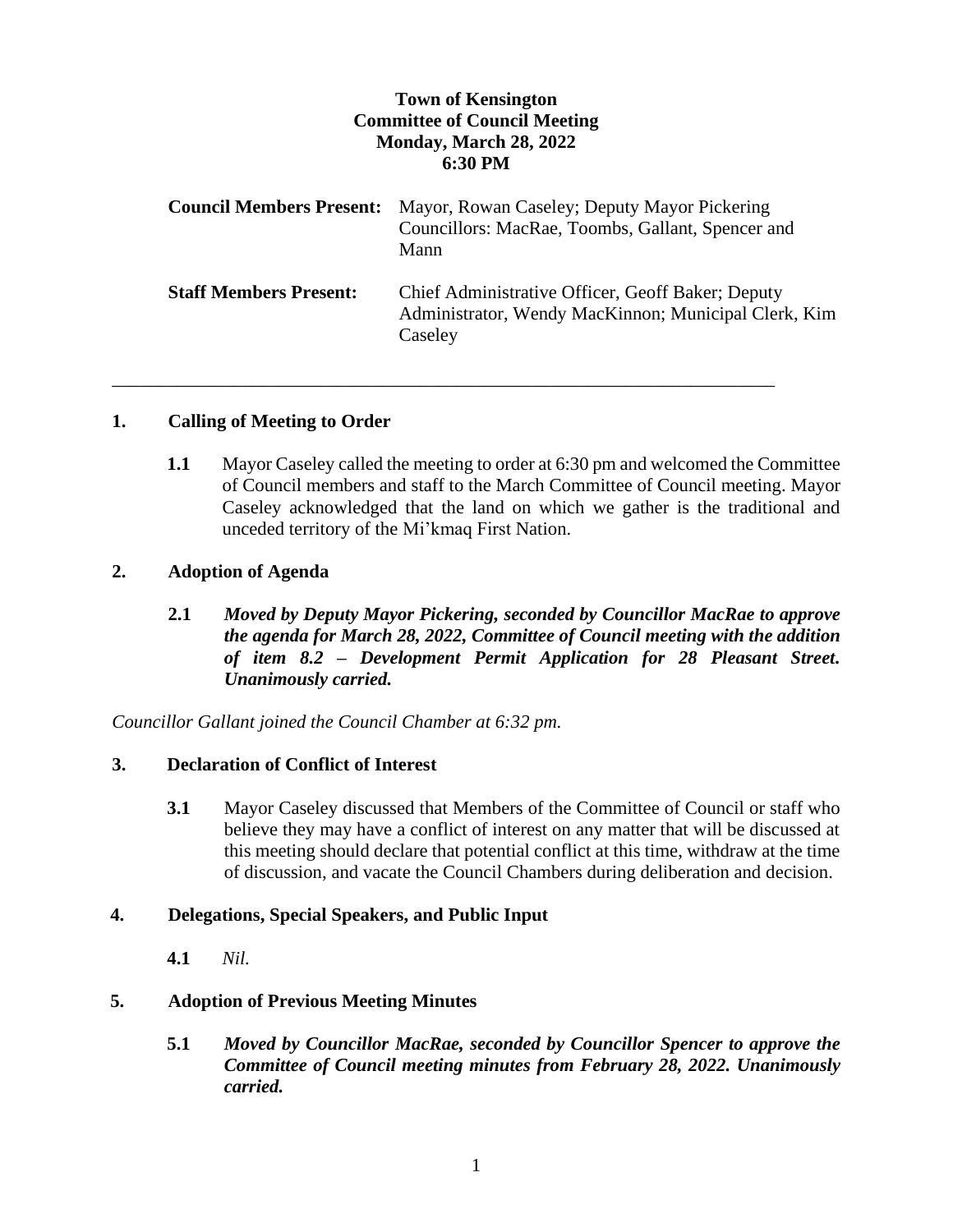## **6. Business Arising from Minutes**

**6.1** *Nil.*

## **7. Staff Reports**

- **7.1 CAO's Report**
	- **7.1.1** *Moved by Councillor Spencer, seconded by Councillor Toombs to receive and recommend Town Council's approval to adopt the March 2022 CAO's Report as prepared by CAO, Geoff Baker. Unanimously carried.*
- **7.2 Fire Department Statistical Report**
	- **7.2.1** *Moved by Councillor Toombs, seconded by Councillor MacRae to receive and recommend Town Council's approval to adopt the February 2022 Fire Chief's Report as prepared by Fire Chief Hickey. Unanimously carried.*
- **7.3 Police Department Statistical Report**
	- **7.3.1** *Moved by Councillor Spencer, seconded by Councillor Toombs to receive and recommend Town Council's approval to adopt the February 2022 Police Statistical Report as prepared by Chief Sutherland. Unanimously carried.*

#### **7.4 Development Permit Summary Report**

**7.4.1** *Nil.*

- **7.5 Financial Report - Bills List**
	- **7.5.1** *Moved by Councillor Mann, seconded by Councillor Spencer to receive and recommend Town Council's approval to adopt the General Bills for February 2022 in the amount of \$202,624.29. Unanimously carried.*
	- **7.5.2** *Moved by Councillor Mann, seconded by Councillor Gallant to receive and recommend Town Council's approval to adopt the Capital Expenditures for February 2022 in the amount of \$378,423.61. Unanimously carried.*
	- *7.5.3 Moved by Councillor Toombs, seconded by Councillor Mann to receive, and recommend Town Council's approval to adopt the Water & Sewer Utility Bills for February 2022 in the amount of \$20,714.14. Unanimously carried.*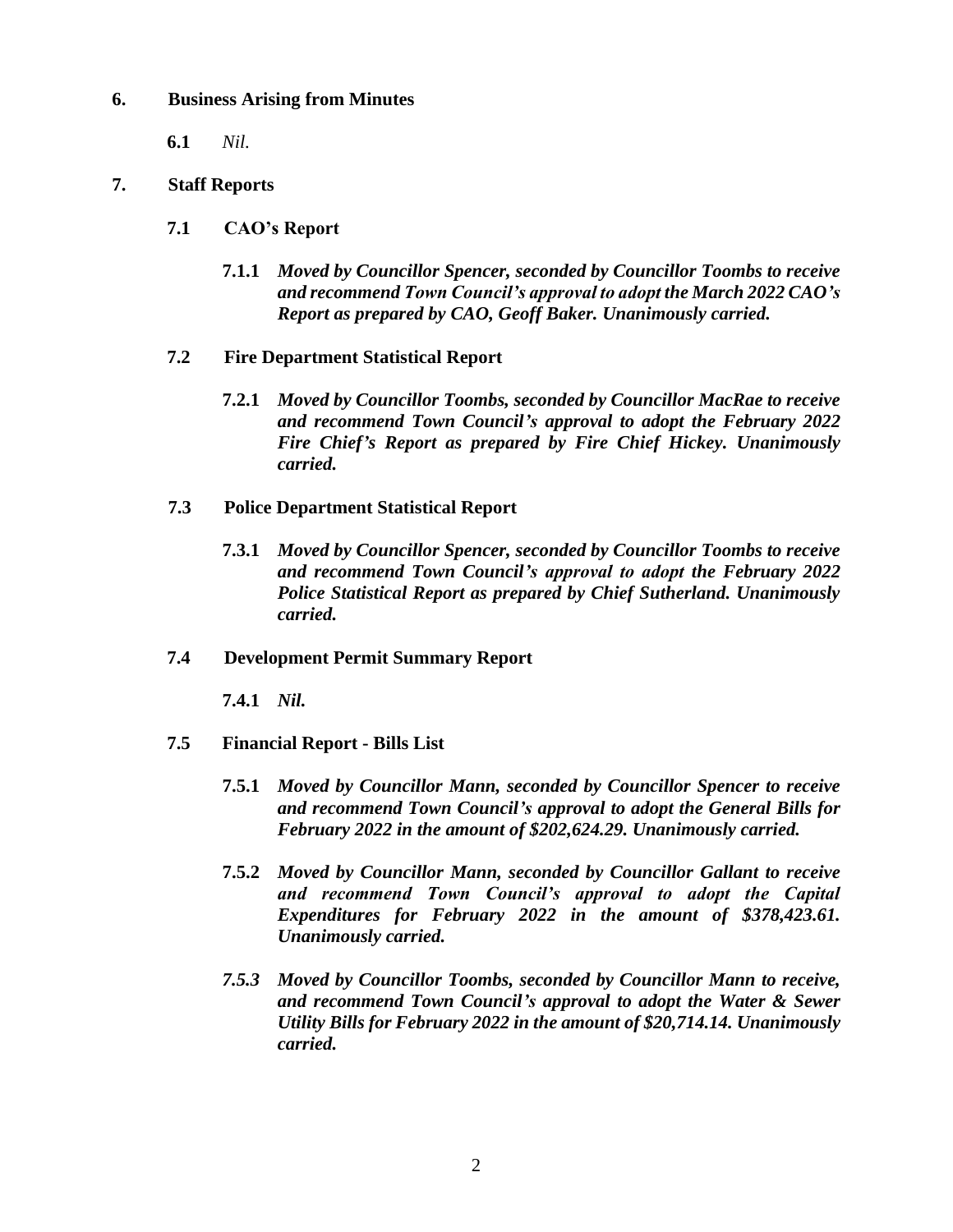#### **7.6 Summary Income Statement**

**7.6.1** *Moved by Councillor Gallant, seconded by Councillor Toombs to receive and recommend Town Council's approval to adopt the Summary Income Statements for February 2022, as prepared by Deputy Administrator, Wendy MacKinnon. Unanimously carried.*

## **7.7 Credit Union Centre Report**

**7.7.1** *Moved by Deputy Mayor Pickering, seconded by Councillor Spencer to receive and recommend Town Council's approval to adopt the Credit Union Centre Report for February 2022, as prepared by CUC Manager, Robert Wood. Unanimously carried.*

#### **8. New Business**

#### **8.1 Procurement Policy – Proposed Amendments**

**8.1.1** Committee of Council reviewed the amended Procurement Policy.

*Moved by Deputy Mayor Pickering, seconded by Councillor Gallant,* 

*BE IT RESOLVED THAT Committee of Council recommend that Town Council approve the amended version of the Town of Kensington Procurement Policy.* 

*Unanimously carried.* 

## **8.2 Development Permit Application – 28 Pleasant Street**

**8.2.1** *Moved by Councillor Toombs, seconded by Councillor MacRae,*

*BE IT RESOLVED THAT Committee of Council recommend that Town Council approve a development permit application for Sheldon Stewart and Mike James for the construction of a 12-unit row style multi-unit dwelling at 28 Pleasant Street (PID 80119), subject to full compliance with the Town's Development Control Bylaw and all other applicable municipal, provincial, and federal legislation and regulations.*

## *Unanimously carried.*

#### **9. Councillor Issues/Inquiries**

- **9.1** Mayor Caseley announced that Jamie Thomas, Cultural Director for Lennox Island First Nation will join Council at their Regular Meeting of Town Council in April.
- **9.2** May 12, 2022, the Kensington Police Service will host the Annual Walk in Silence in support of Victims of Family Violence.